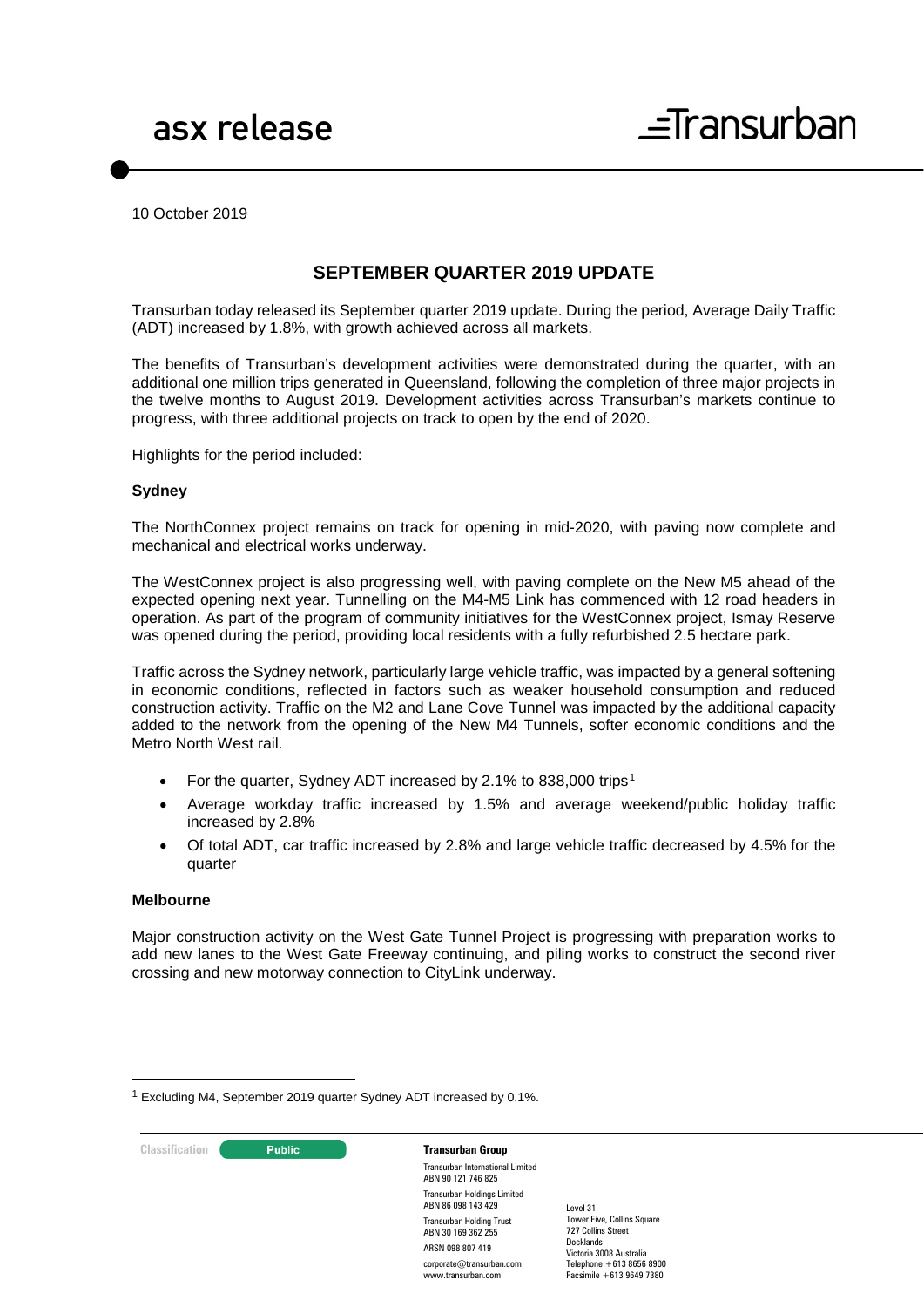Overall traffic growth on CityLink was weaker during the quarter reflecting the tapering of the ramp-up associated with the widening of Western Link, disruption associated with the West Gate Tunnel works, congestion on Southern Link and softer economic conditions.

- For the quarter, Melbourne ADT increased by 0.6% to 860,000 transactions
- Average workday traffic decreased by 0.2% and average weekend/public holiday traffic increased by 2.0%
- Of total ADT, car traffic decreased by 0.1% and large vehicle traffic increased by 3.8% for the quarter

## **Brisbane**

The completion of a significant construction program in Brisbane drove traffic growth in a number of areas across the network. The Logan Motorway benefited from the completion of the Logan Enhancement Project in August 2019, with all lanes and ramps now open to traffic. Motorists on the Logan Motorway are saving up to 20 minutes during peak periods, with average workday traffic for the month of September up 3.9% year on year. The Gateway Motorway has also seen stronger traffic growth following the completion of the Gateway Upgrade North project in January 2019 with average workday traffic for the month of September up 4.2% year on year. The completion of the project has resulted in some diversion of traffic away from Clem7 and AirportlinkM7. Legacy Way has continued its strong year on year traffic growth following the completion of the Inner City Bypass upgrade project in August 2018.

The Toowoomba Bypass (formerly Toowoomba Second Range Crossing), opened to traffic on 8 September and Transurban Queensland is the provider of tolling services on this asset. This is the first time that Transurban has provided Tolling as a Service to a third party.

- For the quarter, Brisbane ADT increased by 2.7% to 425,000 trips
- Average workday traffic increased by 1.7% and average weekend/public holiday traffic increased by 4.2%
- Of total ADT, car traffic increased by 2.7% and large vehicle traffic increased by 2.8% for the quarter

#### **North America**

In the Greater Washington Area, work on the 395 Express Lanes project is nearing completion, with the opening scheduled for November 2019. The 13 kilometre extension of the 95 Express Lanes north to the Washington DC border provides customers with direct access to major employment centres at the Pentagon, Amazon's second headquarters and Washington DC. Construction activities are also underway on the 95 Express Lanes Fredericksburg extension after achieving financial close in July 2019.

Travel-time savings continue to provide value for money, with customers experiencing average time savings during a daily peak period commute of 20 minutes on the 495 Express Lanes and 60 minutes on the 95 Express Lanes.

In Montreal, growth in off-peak trips (including weekends) has been strong, with traffic on the A25 continuing to exceed the investment case.

• For the quarter, North America ADT increased by 4.5% to 156,000 trips

**Classification C Public Transurban Group** Transurban International Limited ABN 90 121 746 825 Transurban Holdings Limited ABN 86 098 143 429 Transurban Holding Trust ABN 30 169 362 255 ARSN 098 807 419 corporate@transurban.com www.transurban.com Level 31 Docklands

Tower Five, Collins Square 727 Collins Street Victoria 3008 Australia Telephone +613 8656 8900 Facsimile +613 9649 7380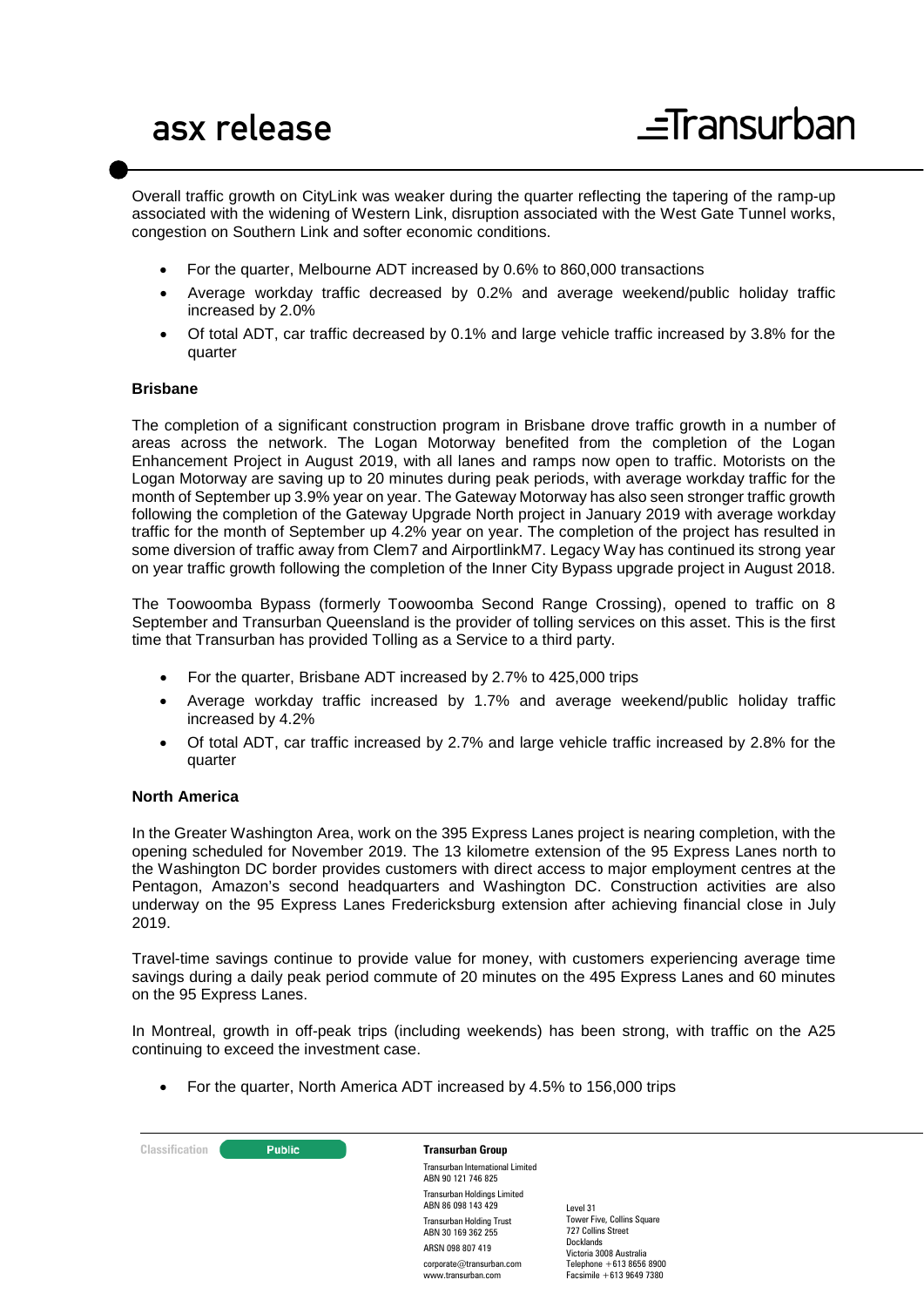- The average dynamic toll price for the quarter increased by 11.5% to US\$9.37 on the 95 Express Lanes
- The average dynamic toll price for the quarter increased by 3.0% to US\$5.52 on the 495 Express Lanes
- For the 12 months to 30 September 2019, peak traffic in the peak direction on the A25 was 3,107 vehicles per hour[2](#page-2-0)

Full traffic information for the September quarter is attached.

**Amanda Street** Company Secretary

**Investor enquiries** Jessica O'Brien General Manager Investor Relations & Strategic Projects +61 3 8656 8364

**Media enquiries** Tim Salathiel Head of Group Communications +61 407 885 272

<span id="page-2-0"></span><sup>2</sup> Peak direction on the A25 refers to southbound in the morning peak and northbound in the evening peak.

**Classification C Transurban Group** 

-

Transurban International Limited ABN 90 121 746 825 Transurban Holdings Limited ABN 86 098 143 429 Transurban Holding Trust ABN 30 169 362 255 ARSN 098 807 419 corporate@transurban.com www.transurban.com

Level 31 Tower Five, Collins Square 727 Collins Street Docklands Victoria 3008 Australia Telephone +613 8656 8900 Facsimile +613 9649 7380